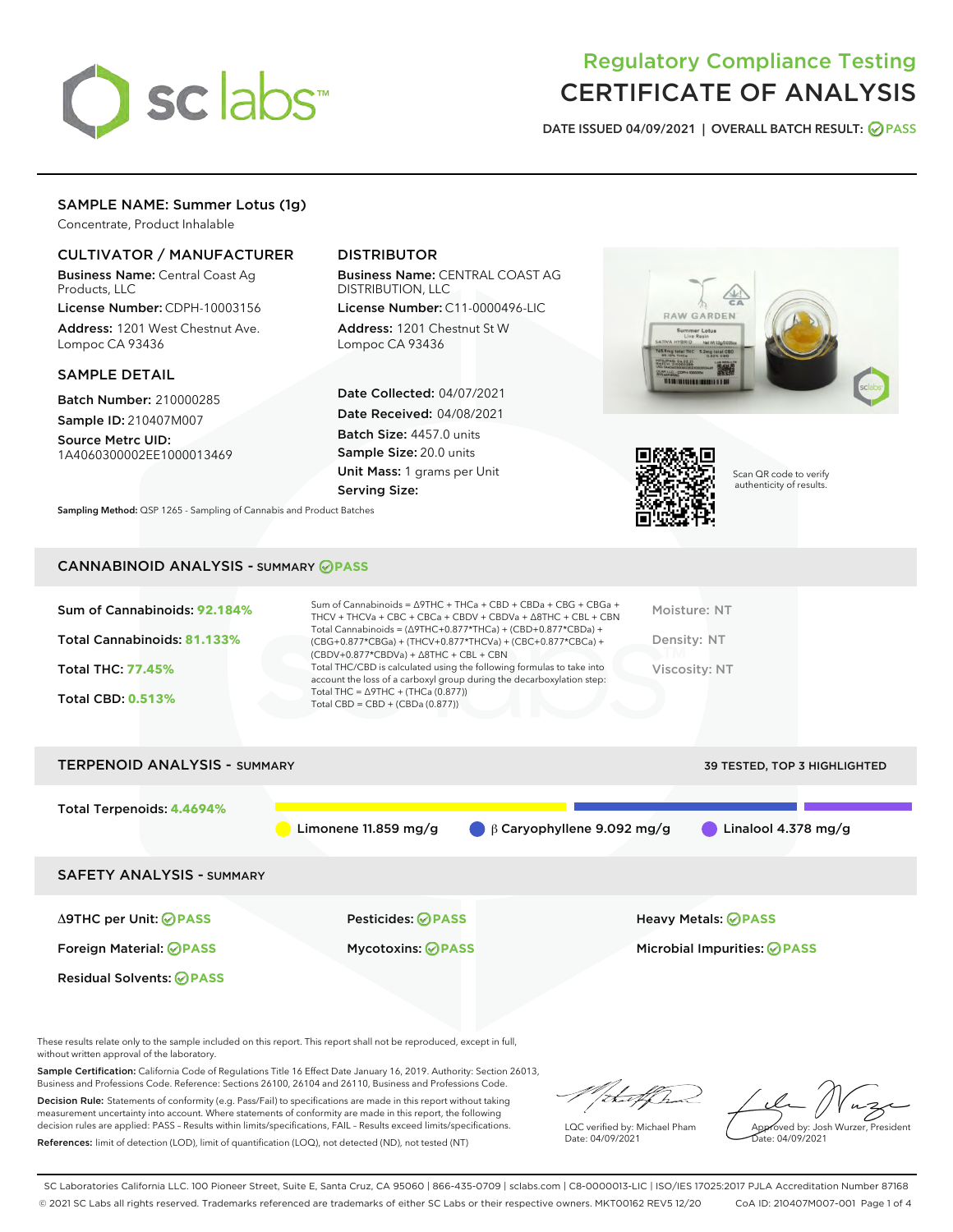



SUMMER LOTUS (1G) | DATE ISSUED 04/09/2021 | OVERALL BATCH RESULT: **○** PASS

## CANNABINOID TEST RESULTS - 04/08/2021 2 PASS

Tested by high-performance liquid chromatography with diode-array detection (HPLC-DAD). **Method:** QSP 1157 - Analysis of Cannabinoids by HPLC-DAD

#### TOTAL CANNABINOIDS: **81.133%**

Total Cannabinoids (Total THC) + (Total CBD) + (Total CBG) + (Total THCV) + (Total CBC) + (Total CBDV) + ∆8THC + CBL + CBN

TOTAL THC: **77.45%** Total THC (∆9THC+0.877\*THCa)

TOTAL CBD: **0.513%**

Total CBD (CBD+0.877\*CBDa)

TOTAL CBG: 1.89% Total CBG (CBG+0.877\*CBGa)

TOTAL THCV: 0.431% Total THCV (THCV+0.877\*THCVa)

TOTAL CBC: 0.849% Total CBC (CBC+0.877\*CBCa)

TOTAL CBDV: ND Total CBDV (CBDV+0.877\*CBDVa)

| <b>COMPOUND</b> | LOD/LOQ<br>(mg/g)          | <b>MEASUREMENT</b><br><b>UNCERTAINTY</b><br>(mg/g) | <b>RESULT</b><br>(mg/g) | <b>RESULT</b><br>(%) |
|-----------------|----------------------------|----------------------------------------------------|-------------------------|----------------------|
| <b>THCa</b>     | 0.05/0.14                  | ±22.076                                            | 859.00                  | 85.900               |
| <b>A9THC</b>    | 0.06 / 0.26                | ±0.728                                             | 21.16                   | 2.116                |
| <b>CBGa</b>     | 0.1/0.2                    | ±0.99                                              | 18.9                    | 1.89                 |
| <b>CBCa</b>     | 0.07 / 0.28                | ±0.473                                             | 9.68                    | 0.968                |
| <b>CBDa</b>     | 0.02/0.19                  | ±0.171                                             | 5.85                    | 0.585                |
| <b>THCVa</b>    | 0.07/0.20                  | ±0.234                                             | 4.91                    | 0.491                |
| <b>CBG</b>      | 0.06/0.19                  | ±0.092                                             | 2.34                    | 0.234                |
| A8THC           | 0.1/0.4                    | N/A                                                | <b>ND</b>               | <b>ND</b>            |
| <b>THCV</b>     | 0.1/0.2                    | N/A                                                | <b>ND</b>               | <b>ND</b>            |
| <b>CBD</b>      | 0.07/0.29                  | N/A                                                | <b>ND</b>               | <b>ND</b>            |
| <b>CBDV</b>     | 0.04 / 0.15                | N/A                                                | <b>ND</b>               | <b>ND</b>            |
| <b>CBDVa</b>    | 0.03/0.53                  | N/A                                                | <b>ND</b>               | <b>ND</b>            |
| <b>CBL</b>      | 0.06 / 0.24                | N/A                                                | <b>ND</b>               | <b>ND</b>            |
| <b>CBN</b>      | 0.1/0.3                    | N/A                                                | <b>ND</b>               | <b>ND</b>            |
| <b>CBC</b>      | 0.2 / 0.5                  | N/A                                                | <b>ND</b>               | <b>ND</b>            |
|                 | <b>SUM OF CANNABINOIDS</b> |                                                    | 921.84 mg/g             | 92.184%              |

#### **UNIT MASS: 1 grams per Unit**

| ∆9THC per Unit                        | 1120 per-package limit     | <b>PASS</b><br>$21.16$ mg/unit |
|---------------------------------------|----------------------------|--------------------------------|
| <b>Total THC per Unit</b>             |                            | 774.50 mg/unit                 |
| <b>CBD per Unit</b>                   |                            | <b>ND</b>                      |
| <b>Total CBD per Unit</b>             |                            | $5.13$ mg/unit                 |
| Sum of Cannabinoids<br>per Unit       |                            | 921.84 mg/unit                 |
| <b>Total Cannabinoids</b><br>per Unit |                            | 811.33 mg/unit                 |
| <b>MOISTURE TEST RESULT</b>           | <b>DENSITY TEST RESULT</b> | <b>VISCOSITY TEST RESULT</b>   |

Not Tested

Not Tested

Not Tested

### TERPENOID TEST RESULTS - 04/09/2021

Terpene analysis utilizing gas chromatography-flame ionization detection (GC-FID). **Method:** QSP 1192 - Analysis of Terpenoids by GC-FID

| <b>COMPOUND</b>         | LOD/LOQ<br>(mg/g) | <b>MEASUREMENT</b><br><b>UNCERTAINTY</b><br>(mg/g) | <b>RESULT</b><br>(mg/g)                         | <b>RESULT</b><br>$(\%)$ |
|-------------------------|-------------------|----------------------------------------------------|-------------------------------------------------|-------------------------|
| Limonene                | 0.005 / 0.016     | ±0.1696                                            | 11.859                                          | 1.1859                  |
| $\beta$ Caryophyllene   | 0.004 / 0.012     | ±0.3237                                            | 9.092                                           | 0.9092                  |
| Linalool                | 0.009 / 0.032     | ±0.1664                                            | 4.378                                           | 0.4378                  |
| <b>Myrcene</b>          | 0.008 / 0.025     | ±0.0449                                            | 3.483                                           | 0.3483                  |
| $\alpha$ Humulene       | 0.009/0.029       | ±0.0866                                            | 2.698                                           | 0.2698                  |
| Fenchol                 | 0.010 / 0.034     | ±0.0843                                            | 2.178                                           | 0.2178                  |
| $\alpha$ Bisabolol      | 0.008 / 0.026     | ±0.1157                                            | 2.167                                           | 0.2167                  |
| <b>Terpineol</b>        | 0.016 / 0.055     | ±0.1095                                            | 1.784                                           | 0.1784                  |
| Guaiol                  | 0.009 / 0.030     | ±0.0616                                            | 1.306                                           | 0.1306                  |
| $\beta$ Pinene          | 0.004 / 0.014     | ±0.0145                                            | 1.264                                           | 0.1264                  |
| trans-β-Farnesene       | 0.008 / 0.025     | ±0.0364                                            | 1.026                                           | 0.1026                  |
| Ocimene                 | 0.011 / 0.038     | ±0.0259                                            | 0.806                                           | 0.0806                  |
| $\alpha$ Pinene         | 0.005 / 0.017     | ±0.0069                                            | 0.805                                           | 0.0805                  |
| Nerolidol               | 0.009 / 0.028     | ±0.0298                                            | 0.473                                           | 0.0473                  |
| <b>Borneol</b>          | 0.005 / 0.016     | ±0.0197                                            | 0.469                                           | 0.0469                  |
| Terpinolene             | 0.008 / 0.026     | ±0.0058                                            | 0.285                                           | 0.0285                  |
| Caryophyllene<br>Oxide  | 0.010 / 0.033     | ±0.0068                                            | 0.147                                           | 0.0147                  |
| Camphene                | 0.005 / 0.015     | ±0.0016                                            | 0.136                                           | 0.0136                  |
| Fenchone                | 0.009 / 0.028     | ±0.0031                                            | 0.108                                           | 0.0108                  |
| Citronellol             | 0.003 / 0.010     | ±0.0050                                            | 0.102                                           | 0.0102                  |
| Sabinene Hydrate        | 0.006 / 0.022     | ±0.0031                                            | 0.080                                           | 0.0080                  |
| $\gamma$ Terpinene      | 0.006 / 0.018     | ±0.0005                                            | 0.029                                           | 0.0029                  |
| Nerol                   | 0.003 / 0.011     | ±0.0008                                            | 0.019                                           | 0.0019                  |
| $\alpha$ Terpinene      | 0.005 / 0.017     | N/A                                                | <loq< th=""><th><loq< th=""></loq<></th></loq<> | <loq< th=""></loq<>     |
| Isoborneol              | 0.004 / 0.012     | N/A                                                | <loq< th=""><th><loq< th=""></loq<></th></loq<> | <loq< th=""></loq<>     |
| Sabinene                | 0.004 / 0.014     | N/A                                                | <b>ND</b>                                       | <b>ND</b>               |
| $\alpha$ Phellandrene   | 0.006 / 0.020     | N/A                                                | <b>ND</b>                                       | <b>ND</b>               |
| 3 Carene                | 0.005 / 0.018     | N/A                                                | ND                                              | <b>ND</b>               |
| p-Cymene                | 0.005 / 0.016     | N/A                                                | <b>ND</b>                                       | <b>ND</b>               |
| Eucalyptol              | 0.006 / 0.018     | N/A                                                | <b>ND</b>                                       | <b>ND</b>               |
| (-)-Isopulegol          | 0.005 / 0.016     | N/A                                                | ND                                              | ND                      |
| Camphor                 | 0.006 / 0.019     | N/A                                                | ND                                              | <b>ND</b>               |
| Menthol                 | 0.008 / 0.025     | N/A                                                | ND                                              | <b>ND</b>               |
| R-(+)-Pulegone          | 0.003 / 0.011     | N/A                                                | ND                                              | ND                      |
| Geraniol                | 0.002 / 0.007     | N/A                                                | ND                                              | ND                      |
| <b>Geranyl Acetate</b>  | 0.004 / 0.014     | N/A                                                | ND                                              | <b>ND</b>               |
| $\alpha$ Cedrene        | 0.005 / 0.016     | N/A                                                | ND                                              | ND                      |
| Valencene               | 0.009 / 0.030     | N/A                                                | ND                                              | ND                      |
| Cedrol                  | 0.008 / 0.027     | N/A                                                | ND                                              | <b>ND</b>               |
| <b>TOTAL TERPENOIDS</b> |                   |                                                    | 44.694 mg/g                                     | 4.4694%                 |

SC Laboratories California LLC. 100 Pioneer Street, Suite E, Santa Cruz, CA 95060 | 866-435-0709 | sclabs.com | C8-0000013-LIC | ISO/IES 17025:2017 PJLA Accreditation Number 87168 © 2021 SC Labs all rights reserved. Trademarks referenced are trademarks of either SC Labs or their respective owners. MKT00162 REV5 12/20 CoA ID: 210407M007-001 Page 2 of 4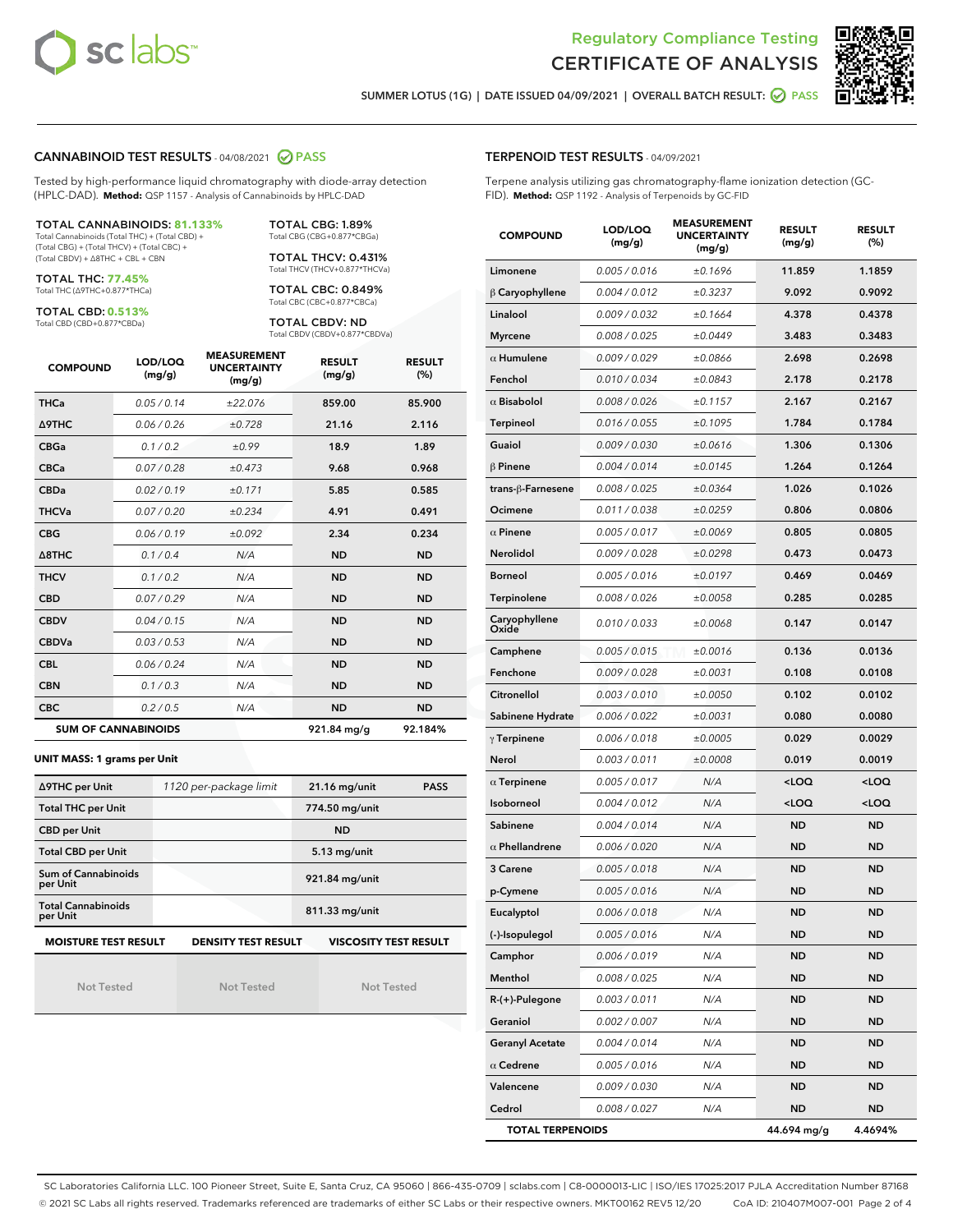



SUMMER LOTUS (1G) | DATE ISSUED 04/09/2021 | OVERALL BATCH RESULT: 2 PASS

## CATEGORY 1 PESTICIDE TEST RESULTS - 04/09/2021 2 PASS

Pesticide and plant growth regulator analysis utilizing high-performance liquid chromatography-mass spectrometry (HPLC-MS) or gas chromatography-mass spectrometry (GC-MS). \*GC-MS utilized where indicated. **Method:** QSP 1212 - Analysis of Pesticides and Mycotoxins by LC-MS or QSP 1213 - Analysis of Pesticides by GC-MS

| <b>COMPOUND</b>             | LOD/LOQ<br>$(\mu g/g)$ | <b>ACTION</b><br><b>LIMIT</b><br>$(\mu g/g)$ | <b>MEASUREMENT</b><br><b>UNCERTAINTY</b><br>$(\mu g/g)$ | <b>RESULT</b><br>$(\mu g/g)$ | <b>RESULT</b> |
|-----------------------------|------------------------|----------------------------------------------|---------------------------------------------------------|------------------------------|---------------|
| Aldicarb                    | 0.03 / 0.08            | $\ge$ LOD                                    | N/A                                                     | <b>ND</b>                    | <b>PASS</b>   |
| Carbofuran                  | 0.02/0.05              | $>$ LOD                                      | N/A                                                     | <b>ND</b>                    | <b>PASS</b>   |
| Chlordane*                  | 0.03 / 0.08            | $\ge$ LOD                                    | N/A                                                     | <b>ND</b>                    | <b>PASS</b>   |
| Chlorfenapyr*               | 0.03/0.10              | $>$ LOD                                      | N/A                                                     | <b>ND</b>                    | <b>PASS</b>   |
| Chlorpyrifos                | 0.02 / 0.06            | $\ge$ LOD                                    | N/A                                                     | <b>ND</b>                    | <b>PASS</b>   |
| Coumaphos                   | 0.02 / 0.07            | $\ge$ LOD                                    | N/A                                                     | <b>ND</b>                    | <b>PASS</b>   |
| Daminozide                  | 0.02 / 0.07            | $\ge$ LOD                                    | N/A                                                     | <b>ND</b>                    | <b>PASS</b>   |
| <b>DDVP</b><br>(Dichlorvos) | 0.03/0.09              | $\ge$ LOD                                    | N/A                                                     | <b>ND</b>                    | <b>PASS</b>   |
| Dimethoate                  | 0.03/0.08              | $>$ LOD                                      | N/A                                                     | <b>ND</b>                    | <b>PASS</b>   |
| Ethoprop(hos)               | 0.03/0.10              | $\ge$ LOD                                    | N/A                                                     | <b>ND</b>                    | <b>PASS</b>   |
| Etofenprox                  | 0.02 / 0.06            | $\ge$ LOD                                    | N/A                                                     | <b>ND</b>                    | <b>PASS</b>   |
| Fenoxycarb                  | 0.03 / 0.08            | $\ge$ LOD                                    | N/A                                                     | <b>ND</b>                    | <b>PASS</b>   |
| Fipronil                    | 0.03/0.08              | $>$ LOD                                      | N/A                                                     | <b>ND</b>                    | <b>PASS</b>   |
| Imazalil                    | 0.02 / 0.06            | $\ge$ LOD                                    | N/A                                                     | <b>ND</b>                    | <b>PASS</b>   |
| Methiocarb                  | 0.02 / 0.07            | $\ge$ LOD                                    | N/A                                                     | <b>ND</b>                    | <b>PASS</b>   |
| Methyl<br>parathion         | 0.03/0.10              | $\ge$ LOD                                    | N/A                                                     | <b>ND</b>                    | <b>PASS</b>   |
| <b>Mevinphos</b>            | 0.03/0.09              | $>$ LOD                                      | N/A                                                     | <b>ND</b>                    | <b>PASS</b>   |
| Paclobutrazol               | 0.02 / 0.05            | $\ge$ LOD                                    | N/A                                                     | <b>ND</b>                    | <b>PASS</b>   |
| Propoxur                    | 0.03/0.09              | $\ge$ LOD                                    | N/A                                                     | <b>ND</b>                    | <b>PASS</b>   |
| Spiroxamine                 | 0.03 / 0.08            | $\ge$ LOD                                    | N/A                                                     | <b>ND</b>                    | <b>PASS</b>   |
| Thiacloprid                 | 0.03/0.10              | $\ge$ LOD                                    | N/A                                                     | <b>ND</b>                    | <b>PASS</b>   |

### CATEGORY 2 PESTICIDE TEST RESULTS - 04/09/2021 @ PASS

| <b>COMPOUND</b>   | LOD/LOQ<br>$(\mu g/g)$ | <b>ACTION</b><br><b>LIMIT</b><br>$(\mu g/g)$ | <b>MEASUREMENT</b><br><b>UNCERTAINTY</b><br>$(\mu g/g)$ | <b>RESULT</b><br>$(\mu g/g)$ | <b>RESULT</b> |
|-------------------|------------------------|----------------------------------------------|---------------------------------------------------------|------------------------------|---------------|
| Abamectin         | 0.03/0.10              | 0.1                                          | N/A                                                     | <b>ND</b>                    | <b>PASS</b>   |
| Acephate          | 0.02/0.07              | 0.1                                          | N/A                                                     | <b>ND</b>                    | <b>PASS</b>   |
| Acequinocyl       | 0.02/0.07              | 0.1                                          | N/A                                                     | <b>ND</b>                    | <b>PASS</b>   |
| Acetamiprid       | 0.02/0.05              | 0.1                                          | N/A                                                     | <b>ND</b>                    | <b>PASS</b>   |
| Azoxystrobin      | 0.02/0.07              | 0.1                                          | N/A                                                     | <b>ND</b>                    | <b>PASS</b>   |
| <b>Bifenazate</b> | 0.01/0.04              | 0.1                                          | N/A                                                     | <b>ND</b>                    | <b>PASS</b>   |
| <b>Bifenthrin</b> | 0.02/0.05              | 3                                            | N/A                                                     | <b>ND</b>                    | <b>PASS</b>   |
| <b>Boscalid</b>   | 0.03/0.09              | 0.1                                          | N/A                                                     | <b>ND</b>                    | <b>PASS</b>   |

| <b>CATEGORY 2 PESTICIDE TEST RESULTS</b> - 04/09/2021 continued |
|-----------------------------------------------------------------|
|-----------------------------------------------------------------|

| <b>COMPOUND</b>               | LOD/LOQ<br>(µg/g) | <b>ACTION</b><br>LIMIT<br>(µg/g) | <b>MEASUREMENT</b><br><b>UNCERTAINTY</b><br>(µg/g) | <b>RESULT</b><br>(µg/g) | <b>RESULT</b> |
|-------------------------------|-------------------|----------------------------------|----------------------------------------------------|-------------------------|---------------|
| Captan                        | 0.19 / 0.57       | 0.7                              | N/A                                                | <b>ND</b>               | <b>PASS</b>   |
| Carbaryl                      | 0.02 / 0.06       | 0.5                              | N/A                                                | <b>ND</b>               | <b>PASS</b>   |
| Chlorantranilip-<br>role      | 0.04 / 0.12       | 10                               | N/A                                                | ND                      | PASS          |
| Clofentezine                  | 0.03 / 0.09       | 0.1                              | N/A                                                | ND                      | PASS          |
| Cyfluthrin                    | 0.12 / 0.38       | $\overline{c}$                   | N/A                                                | ND                      | <b>PASS</b>   |
| Cypermethrin                  | 0.11 / 0.32       | 1                                | N/A                                                | ND                      | PASS          |
| Diazinon                      | 0.02 / 0.05       | 0.1                              | N/A                                                | ND                      | PASS          |
| Dimethomorph                  | 0.03 / 0.09       | 2                                | N/A                                                | ND                      | PASS          |
| Etoxazole                     | 0.02 / 0.06       | 0.1                              | N/A                                                | ND                      | PASS          |
| Fenhexamid                    | 0.03 / 0.09       | 0.1                              | N/A                                                | ND                      | <b>PASS</b>   |
| Fenpyroximate                 | 0.02 / 0.06       | 0.1                              | N/A                                                | ND                      | PASS          |
| Flonicamid                    | 0.03 / 0.10       | 0.1                              | N/A                                                | ND                      | <b>PASS</b>   |
| Fludioxonil                   | 0.03/0.10         | 0.1                              | N/A                                                | ND                      | <b>PASS</b>   |
| Hexythiazox                   | 0.02 / 0.07       | 0.1                              | N/A                                                | ND                      | PASS          |
| Imidacloprid                  | 0.04 / 0.11       | 5                                | N/A                                                | ND                      | <b>PASS</b>   |
| Kresoxim-methyl               | 0.02 / 0.07       | 0.1                              | N/A                                                | ND                      | <b>PASS</b>   |
| <b>Malathion</b>              | 0.03 / 0.09       | 0.5                              | N/A                                                | ND                      | PASS          |
| Metalaxyl                     | 0.02 / 0.07       | 2                                | N/A                                                | ND                      | <b>PASS</b>   |
| Methomyl                      | 0.03 / 0.10       | 1                                | N/A                                                | ND                      | <b>PASS</b>   |
| Myclobutanil                  | 0.03 / 0.09       | 0.1                              | N/A                                                | ND                      | PASS          |
| Naled                         | 0.02 / 0.07       | 0.1                              | N/A                                                | ND                      | <b>PASS</b>   |
| Oxamyl                        | 0.04 / 0.11       | 0.5                              | N/A                                                | ND                      | PASS          |
| Pentachloronitro-<br>benzene* | 0.03 / 0.09       | 0.1                              | N/A                                                | ND                      | PASS          |
| Permethrin                    | 0.04 / 0.12       | 0.5                              | N/A                                                | ND                      | PASS          |
| Phosmet                       | 0.03 / 0.10       | 0.1                              | N/A                                                | ND                      | PASS          |
| Piperonylbu-<br>toxide        | 0.02 / 0.07       | 3                                | N/A                                                | ND                      | PASS          |
| Prallethrin                   | 0.03 / 0.08       | 0.1                              | N/A                                                | ND                      | <b>PASS</b>   |
| Propiconazole                 | 0.02 / 0.07       | 0.1                              | N/A                                                | ND                      | <b>PASS</b>   |
| Pyrethrins                    | 0.04 / 0.12       | 0.5                              | N/A                                                | ND,                     | PASS          |
| Pyridaben                     | 0.02 / 0.07       | 0.1                              | N/A                                                | ND                      | PASS          |
| Spinetoram                    | 0.02 / 0.07       | 0.1                              | N/A                                                | ND                      | <b>PASS</b>   |
| Spinosad                      | 0.02 / 0.07       | 0.1                              | N/A                                                | ND                      | <b>PASS</b>   |
| Spiromesifen                  | 0.02 / 0.05       | 0.1                              | N/A                                                | ND                      | <b>PASS</b>   |
| Spirotetramat                 | 0.02 / 0.06       | 0.1                              | N/A                                                | ND                      | <b>PASS</b>   |
| Tebuconazole                  | 0.02 / 0.07       | 0.1                              | N/A                                                | ND                      | <b>PASS</b>   |
| Thiamethoxam                  | 0.03 / 0.10       | 5                                | N/A                                                | ND                      | <b>PASS</b>   |
| Trifloxystrobin               | 0.03 / 0.08       | 0.1                              | N/A                                                | ND                      | <b>PASS</b>   |

SC Laboratories California LLC. 100 Pioneer Street, Suite E, Santa Cruz, CA 95060 | 866-435-0709 | sclabs.com | C8-0000013-LIC | ISO/IES 17025:2017 PJLA Accreditation Number 87168 © 2021 SC Labs all rights reserved. Trademarks referenced are trademarks of either SC Labs or their respective owners. MKT00162 REV5 12/20 CoA ID: 210407M007-001 Page 3 of 4